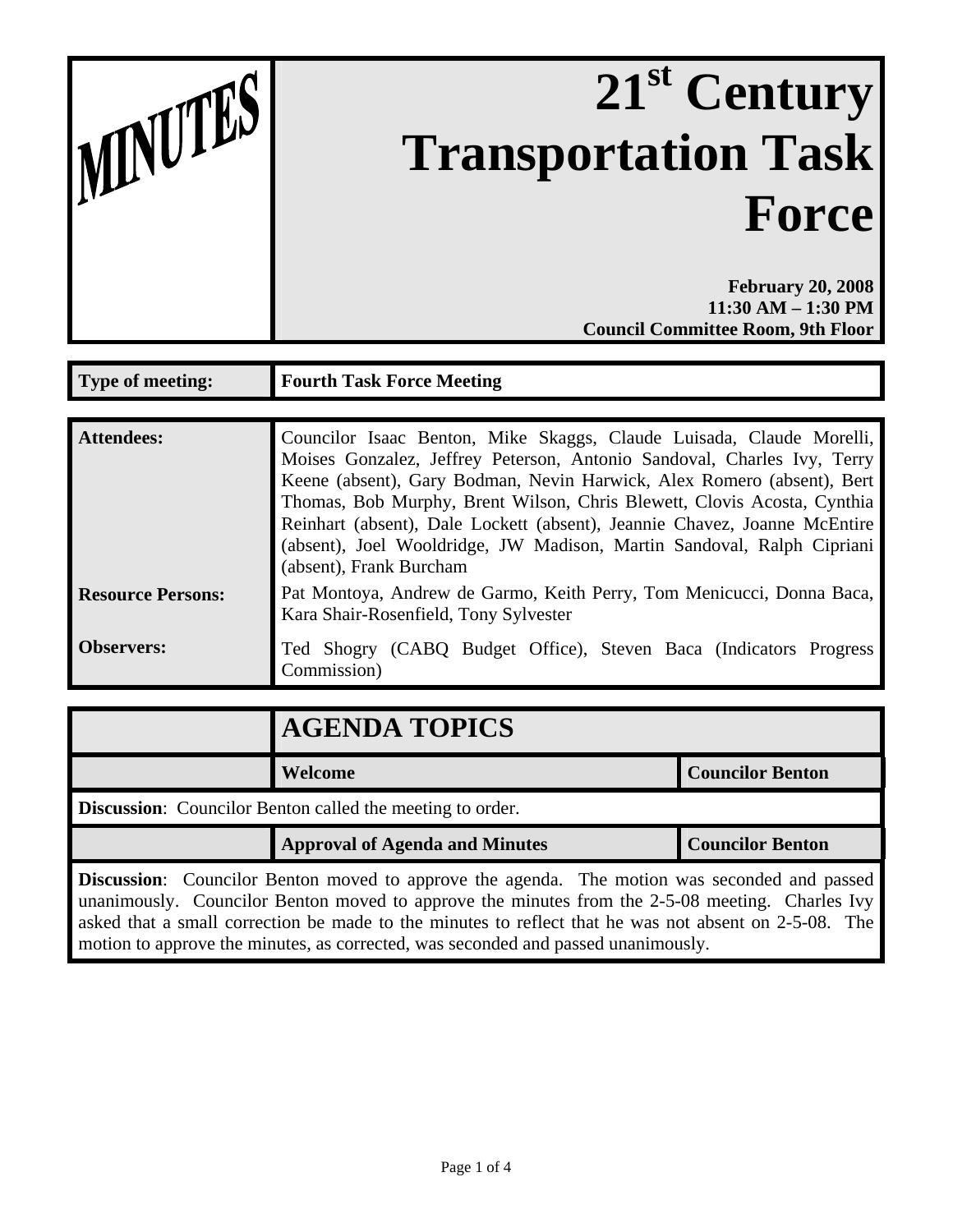## **Presentation 1: Leland Consulting Group – Modern Streetcar Cost-Benefit Analysis**

**Discussion**: Leland Consulting Group, who is conducting the modern streetcar cost-benefit analysis for the City of Albuquerque, gave a presentation to the Task Force on the work that they've completed thus far. They reviewed the Scope of Work they were given for the Modern Streetcar Cost-Benefit Analysis. Tasks include: review ridership estimates and market strategy, identify development potential (land-use opportunities), assess how to pay for streetcar as proposed by City in 2006. MRCOG will look at regional context. [Leland's PowerPoint presentation and "Cost and Ridership Analysis" attached.]

Following Leland's presentation, Task Force members asked the following questions:

- 1. Clovis Acosta: When Portland built their streetcar, how developed were they compared to how developed Albuquerque is today?
	- a. Chris Z: Portland is bigger than Albuquerque, for starters. And Portland's downtown has been healthy and strong for a long time. Downtown Portland's revitalization started back in the 1970s. Downtown Albuquerque is weaker, by comparison, but parts of the Central corridor are very healthy. Albuquerque has strong anchors and better ridership potential than Portland did. The Rail Runner station in the middle of the proposed line is an important factor to consider.
- 2. JW Madison: Have you looked at different proposals for phasing construction of a streetcar? Have you considered that a streetcar line on Central Ave. could potentially be 30-40 miles long? Would we be better served by lightrail?
	- a. Carlos: Our analysis does not look beyond what HDR did (roughly the river to Carlisle). The main difference between lightrail and streetcar is how far apart the stations would be spaced. Lightrail serves commuters more than local population. We have not analyzed the efficiency of lightrail verses streetcar for a longer, extended line.
	- b. Chris Z: Keep in mind that modern streetcar is one tool in a toolbox. For more regional transportation, perhaps expansion of the Rapid Ride would make more sense.
- 3. Claude Morelli: Are you going to segment your analysis?
	- a. Chris Z.: We are focusing on the Central Avenue line, not the Sunport line.
- 4. Charles Ivy: Will the opportunity costs be specified in your analysis? This could help us understand potential tradeoffs we might need to consider.
	- a. Chris Z.: Yes. Our charge is to identify different issues and provide you with information. You, as the deliberating body, will need to make decisions based on the information we provide you.
- 5. Charles Ivy: So if streetcar is more about economic development than transportation, we have to be careful about taking funding from transportation to pay for this.
	- a. Carlos: I wouldn't necessarily say that streetcar is not about transportation. Just because there is an economic development component to streetcar, you shouldn't underestimate the transportation opportunity that streetcar presents.
- 6. Joel Wooldridge: Can you say whether or not streetcar would contribute to vehicle trip reduction at all?
	- a. Carlos: We haven't been asked to calculate that as part of this study. Portland, for example, has quantified the increase in mode share that has resulted from their streetcar. Walk trips are one way to measure vehicle trip reduction. You can also use vehicle miles traveled and air quality scores to calculate this.
- 7. JW Madison: Is this the right time to start worrying about gentrification that could result from the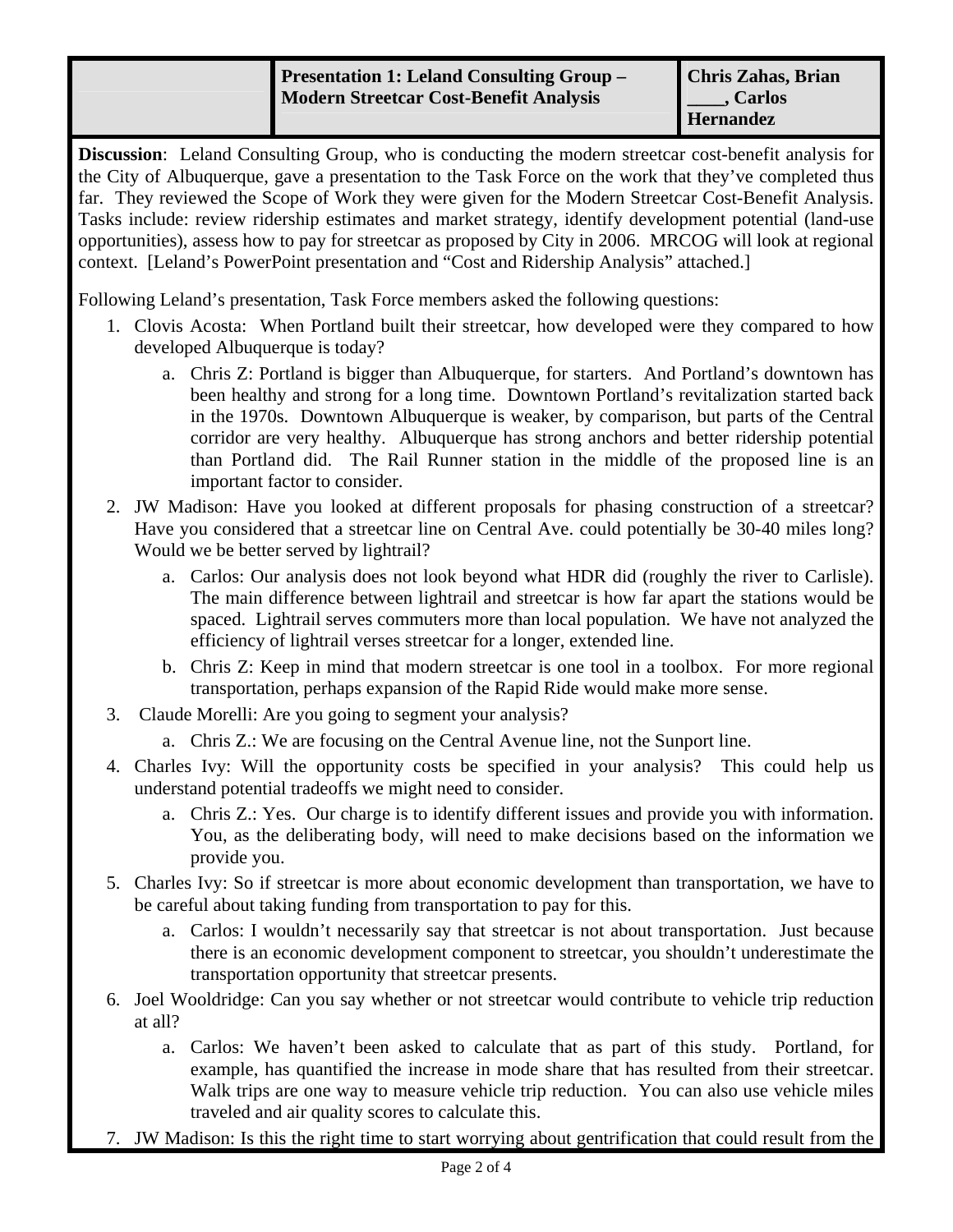construction of a streetcar?

- a. Brian: It's up to policymakers to put in place requirements to prevent gentrification. In Portland, an affordable housing requirement of 25-35% was built into local policy.
- b. Chris Z.: I would look to policies, plans, and redevelopment plans that are currently on the books and figure out how streetcar can help achieve already identified goals.
- c. Councilor Benton: I think this is something we can comment on, but there would need to be parallel policy to address specific things, such as affordable housing requirements. It makes sense that when things get more attractive, they get more expensive. Gentrification is definitely a concern, but we should be clear about what we mean by "gentrification" and address particular issues.
- 8. Councilor Benton: I've heard a lot about debates in Los Angeles over rail vs. other transit modes specifically that rail takes away from buses. Is that a perceived or real concern?
	- a. Chris Z.: Ridership analyses show that rail attracts more riders than buses.
- 9. Councilor Benton: There is a fear of density in Albuquerque. Would you say that a key issue in determining whether or not a streetcar would be successful and achieve necessary ridership numbers would be getting enough residents and residences along the line?
	- a. Chris Z.: Our analysis will look into what needs to be achieved in terms of numbers to support streetcar.
	- b. Carlos: What we've seen is that there is a propensity to use alternative modes of transportation in this corridor. There isn't a uniform way that people circulate along Central.
- 10. Claude Morelli: The proposed streetcar in Albuquerque would require transfers either end point transfers, or UN park-and-ride. People are skeptical about the ability to maintain streetcar as attractive and appealing.
	- a. Carlos: The transfer penalty is huge. We share the same concerns.
- 11. Nevin Harwick: If Rapid Ride and the #66 route have a combined ridership of 10,000, and the streetcar would only have 7,500, where is the benefit in having streetcar if the number of riders is reduced by 25%?
	- a. Carlos: No, we're projecting a net increase in riders from 10,000 now to 17,500 with streetcar.
- 12. Nevin Harwick: Has anyone studied the interactions between the major destinations that the streetcar line would hit?
	- a. Carlos: It's difficult to assess that. A lot would depend on the frequency of service, for example.
	- b. Chris Z: You'd need to look at who your users are. If you know your audience, you can target the service to meet their needs. One thing to do would be to track where people get on and off on ABQ Ride.
- 13. Claude Luisada: Does your assignment include looking at lightrail? From Tramway to Paseo del Volcan is a long distance. How do we serve people all over the city?
	- a. Ike: They're strictly looking at streetcar. Lightrail is not part of their analysis.
	- b. Chris Z.: But MRCOG will be looking at the regional context.
- 14. Clause Morelli: The operating costs for the 8-mile loop seem very high to only achieve 15-minute headways. If the system were 1/3 of the length and headways were only 5 minutes, perhaps greater ridership could be generated.
	- a. Chris Z.: Portland's headways are about 10 minutes. 15 minutes is a pretty good headway to start with.